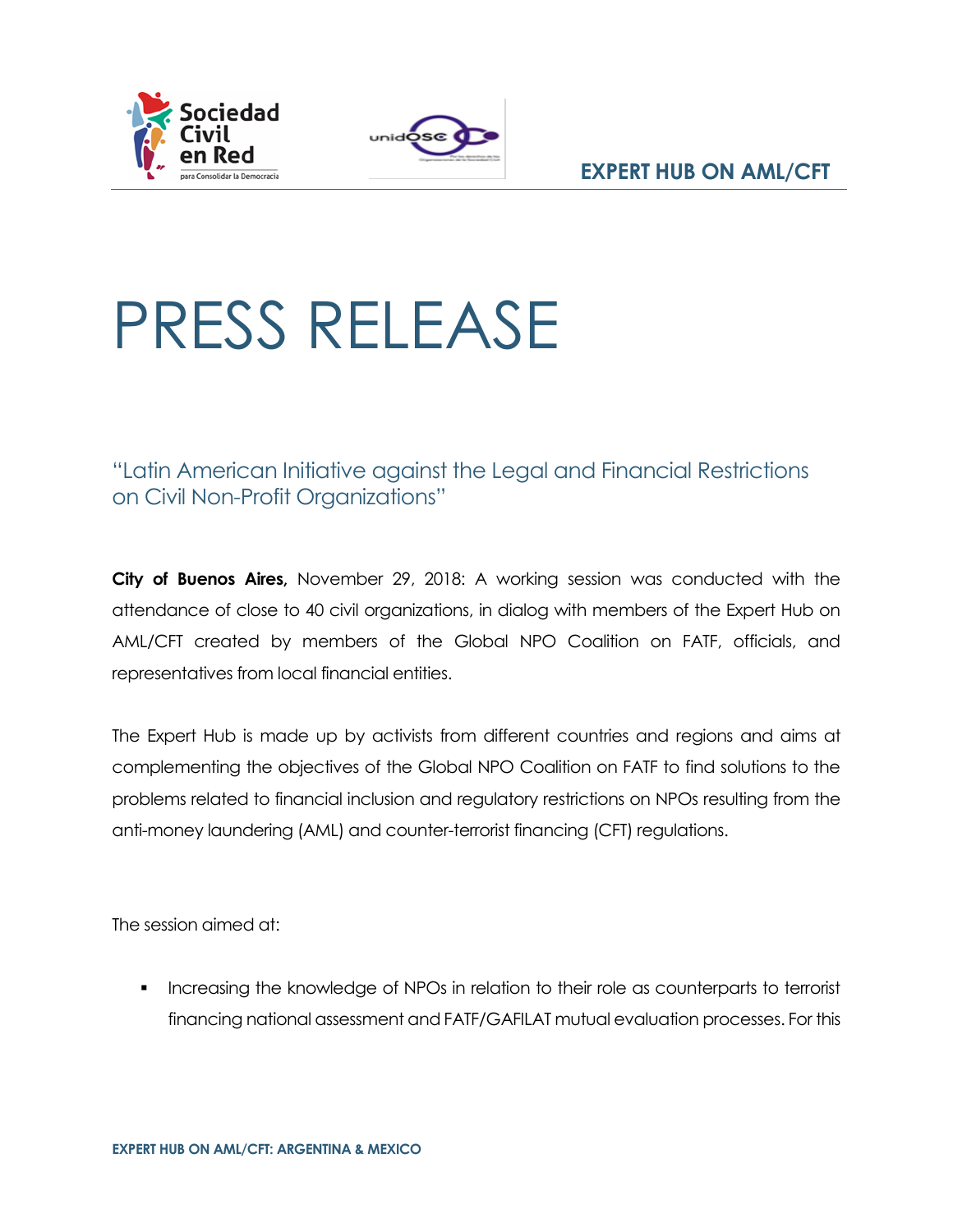part, GAFILAT representatives and the Dutch organization Human Security Collective made their contributions.

- Introducing the findings of the study supported by *Sociedad Civil en Red* and ICNL in relation to the impact on regulatory, operational, and financial matters of the AML/CFT regulation for the non-profit sector.
- Introducing the research project which cornerstone is the terrorist financing risk assessment for NPOs in Argentina and Mexico.

One of the most recurrent aspects found in the assessments made to the different countries of the region, in relation to the FATF standards, is the lack of specific risk assessments for the NPO sector that would allow designing measures in line with such risks, with the effective capacity to mitigate them. In a large number of Latin American countries, there are regulations and procedures that still have not included the Risk-Based Approach and are hindering the work of the organized civil society.

The sectoral assessment model introduced aims at being a benchmark and replicated in other countries in the region, exploring the actual risks to share the findings with the national governments that are members of GAFILAT, and cooperating with the design of regulations and mechanisms applicable to NPOs. The project is supported by the Open Society Foundations.

During the second part of the event, a conversation was held between high-level experts, which was entitled "Towards a greater financial inclusion of non-profit organizations." The session was organized by the members of the Global NPO Coalition on FATF: The International Center for Not-for-Profit Law, the European Center for Not-for-Profit Law (ICNL/ECNL, respectively), and Human Security Collective. Organized in the margins of the G20 Summit, the event gathered representatives of the G20 governments and civil society affiliate groups; the World Bank, the FATF; GAFILAT, the regional body of the Financial Action Task Force for the Americas; and other experts to explore joint improvement alternatives in relation to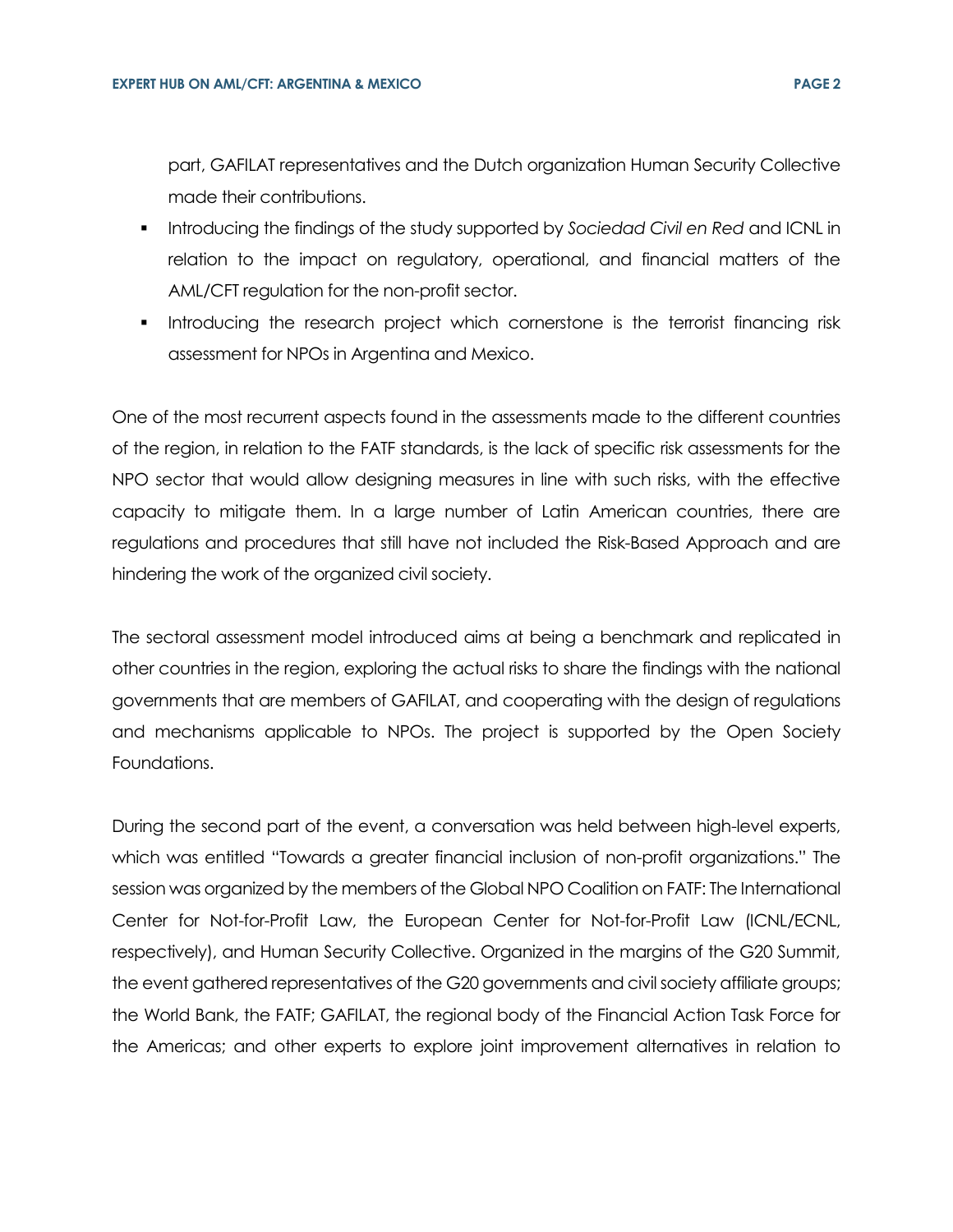promoting and enhancing financial inclusion of civil organizations as an effective means to protect them against financial risks.



*Welcoming words to the high-level conversation by David Lewis - Executive Secretary of the FATF; Nicolas Negri - Argentine Anti-Money Laundering Coordinator; and Jocelyn Nieva - ICNL*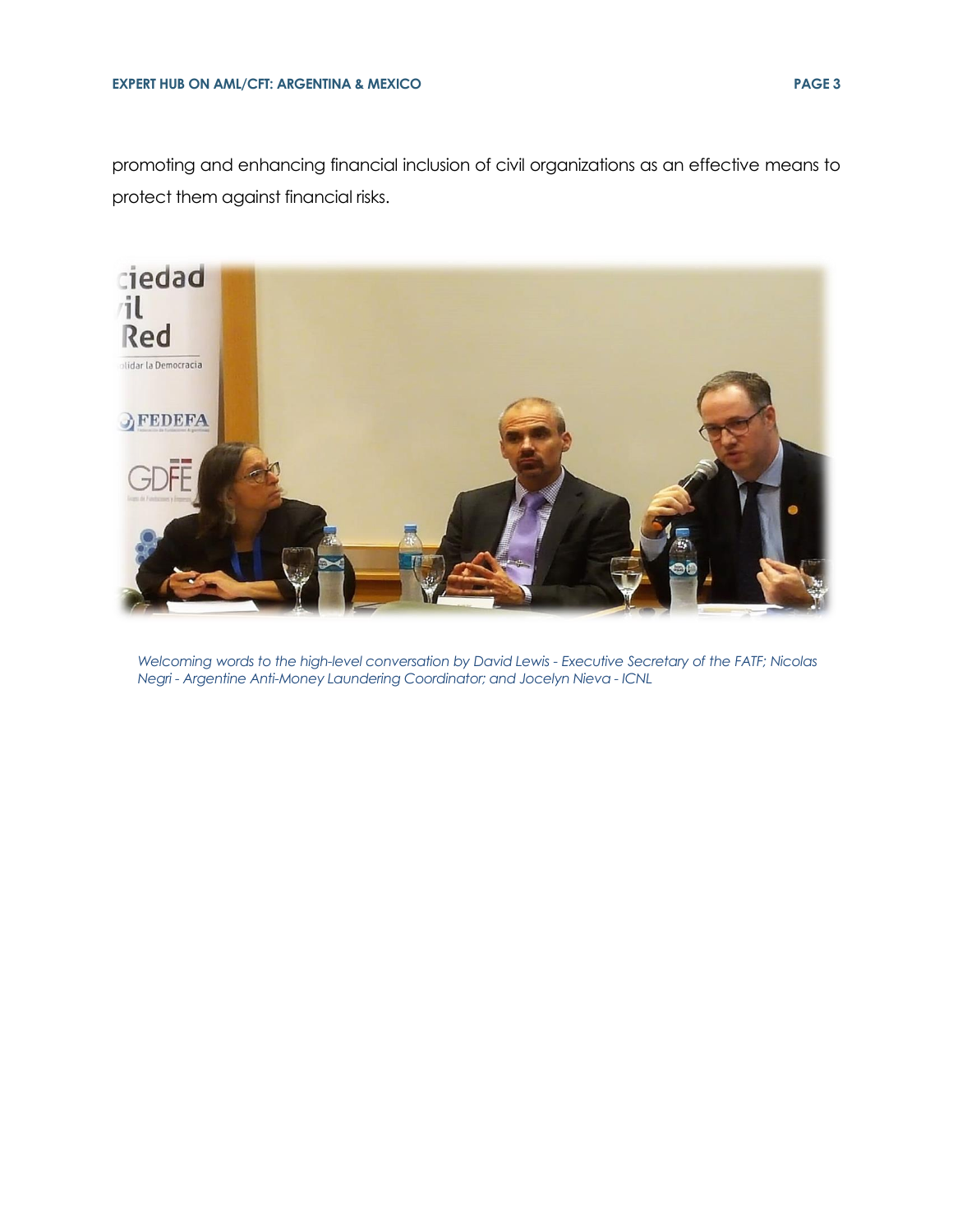

*Expert Panel: Alejandra Quevedo - Joint Executive Secretary of GAFILAT, and Fulco van Deventer - Deputy Director of Human Security Collective*



*Introduction of the Regional Project: Miguel de la Vega and Gabriela Pellon - Members of the Expert Hub on AML/CFT Mexico and Argentina*